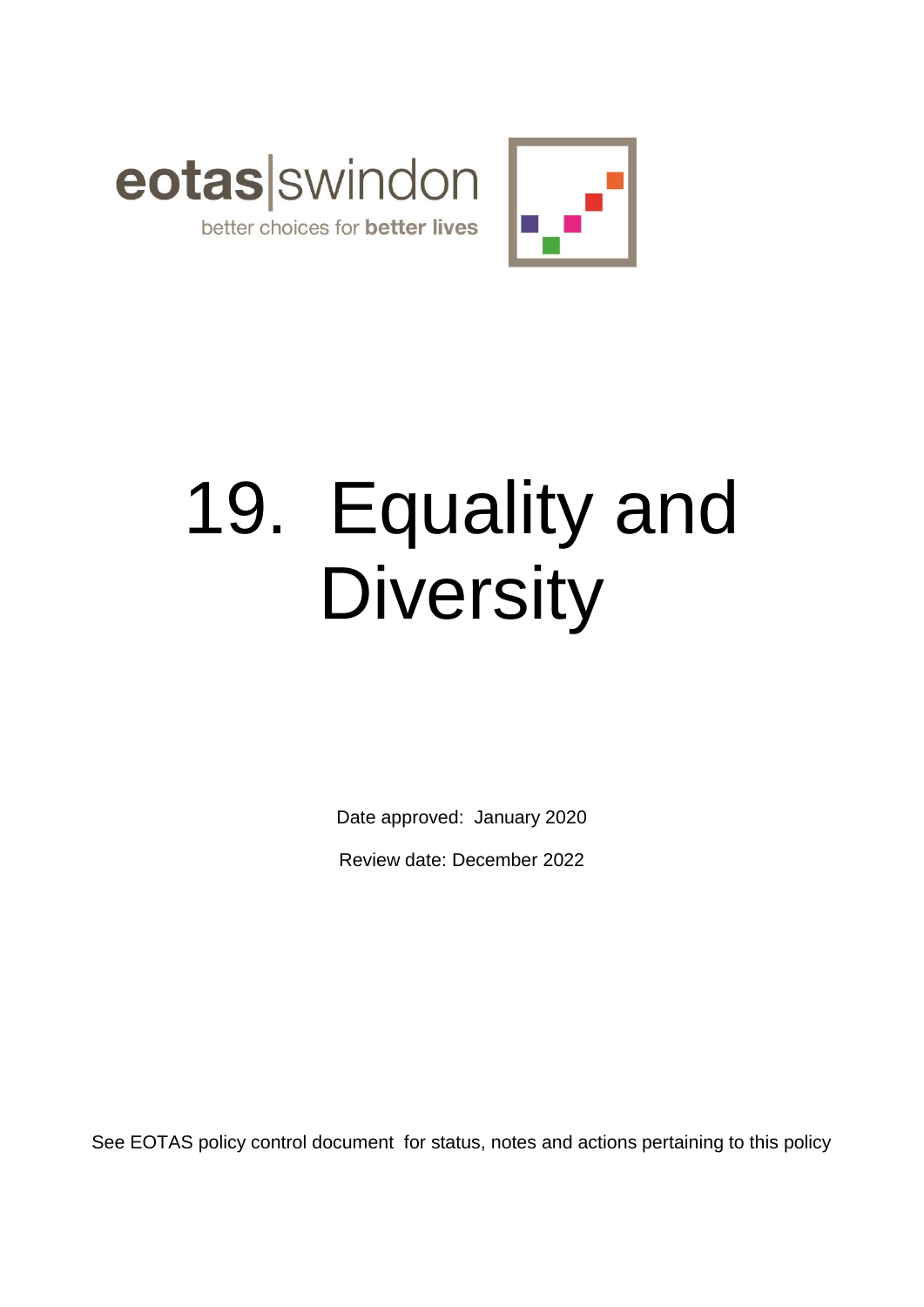# **EQUALITY STATEMENT**

# **Legal Duties**

As a service we welcome our duties under the Equality Act 2010. The general duties are to:

- **E** eliminate discrimination,
- advance equality of opportunity
- **foster good relations**

We understand the principle of the Act and the work needed to ensure that those with protected characteristics are not discriminated against and are given equality of opportunity.

A protected characteristic under the act covers the groups listed below:

- **age (for employees not for service provision),**
- **disability**
- $rac{e}{2}$
- gender
- **qender reassignment**
- maternity and pregnancy
- **religion and belief, and**
- **sexual identity**
- Marriage and Civil Partnership (for employees)

In order to meet our general duties, listed above, the law requires us to provide services which meet the diverse needs of our pupils, parents and staff. These are to:

Publish equality information – to demonstrate compliance with the general duty across its functions.

Prepare and publish equality objectives (see Appendix A).

To do this we will collect data related to the protected characteristics above and analyse this data to determine our focus for our equality objectives. The data will be assessed across our core provisions as a school. This will include the following functions:

- **Admissions**
- Attendance
- **Attainment**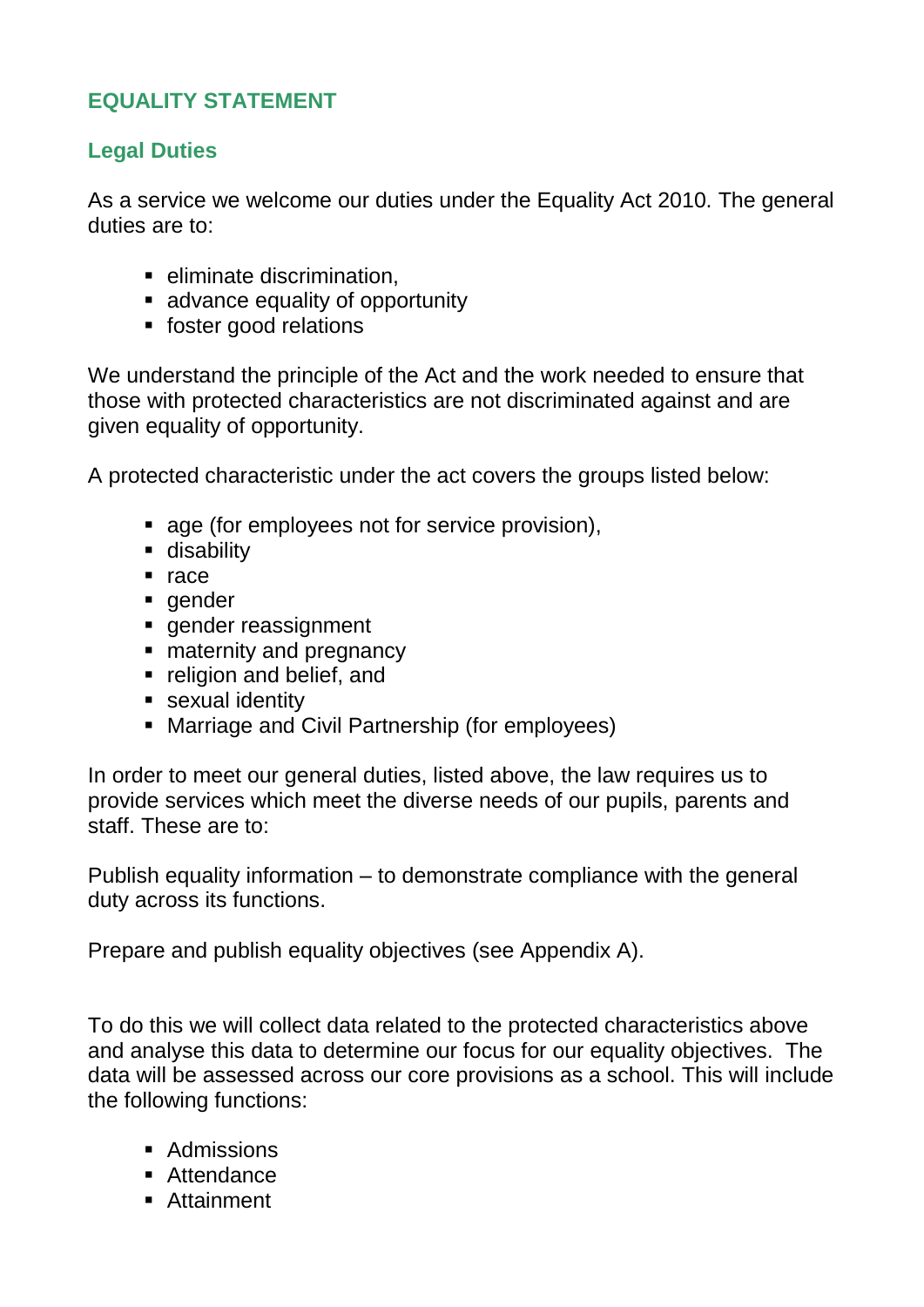- **Exclusions**
- Prejudice related incidents

We recognise and accept our equality duties as set out in the Equality Act 2010. We also welcome our duty under the Education and Inspections Act 2006 to promote community cohesion. We acknowledge that these duties reflect international human rights standards as expressed in the UN Convention on the Rights of the Child, the UN Convention on the Rights of People with Disabilities, and the Human Rights Act 1998.

# **Core Statements:**

In fulfilling our legal obligations we will be guided by seven core statements:

Statement 1: All learners are of equal value.

Statement 2: We recognise, welcome and respect diversity.

Statement 3: We foster positive attitudes and relationships, and a shared sense of belonging.

Statement 4: We observe good equalities practice, including staff recruitment, retention and development.

Statement 5: We aim to reduce and remove existing inequalities and barriers.

Statement 6: We consult and involve widely

Statement 7: We strive to ensure that society will benefit.

## **Our Aims**

Our service aims to meet its obligations under the public sector equality duty by having due regard to the need to:

- Eliminate discrimination, harassment and victimisation.
- Promote equality of access and opportunity within our school and within our wider community.
- Promote positive attitudes to difference and good relationships between people with different backgrounds, genders, sexual orientation, cultures, faiths, abilities and ethnic origins.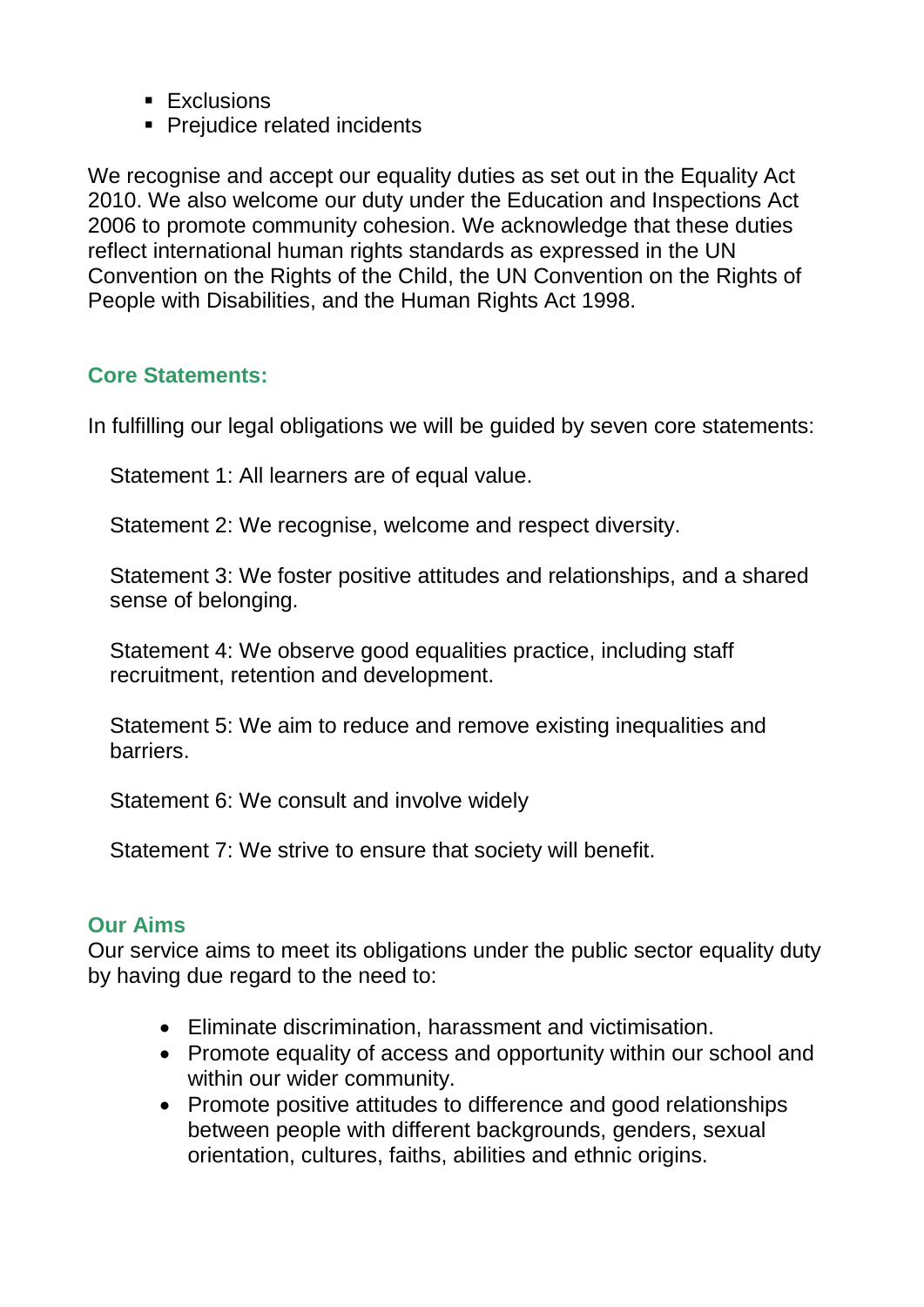# **Addressing Prejudice Related Incidents**

This service is opposed to all forms of prejudice and we recognise that children and young people who experience any form of prejudice related discrimination may fare less well in the education system. We provide both our pupils and staff with an awareness of the impact of prejudice in order to prevent any incidents. If incidents still occur we address them immediately and report them to the Local Authority using their guidance material.

# **Responsibility**

We believe that promoting Equality is the responsibility of everyone in the school community:

| <b>School</b><br><b>Community</b> | <b>Responsibility</b>                                                                                                                                                                                                                                                                                                                                                                                                                             |
|-----------------------------------|---------------------------------------------------------------------------------------------------------------------------------------------------------------------------------------------------------------------------------------------------------------------------------------------------------------------------------------------------------------------------------------------------------------------------------------------------|
| Management<br>Committee           | Involving and engaging the whole service<br>community in identifying and understanding<br>equality barriers and in the setting of objectives to<br>address these.<br>Support the head teacher in implementing any actions<br>necessary<br>Agree, evaluate and review the Equality Statement<br>annually and objectives every 4 years.                                                                                                             |
| Head teacher                      | As above including:<br>Promoting key messages to staff, parents/carers<br>and pupils about equality and what is expected of<br>them and can be expected from the service in<br>carrying out its day to day duties.<br>Ensuring that staff have access to training which<br>helps them to meet the need of delivering equality.<br>Ensure that all staff are aware of their<br>responsibility to record and report prejudice related<br>incidents. |
| Senior<br>Management<br>Team      | To support the Head as above.<br>Ensure fair treatment and access to services and<br>opportunities.<br>Have responsibility for supporting staff in<br>implementing the equality statement, their<br>responsibility to record and report prejudice related<br>incidents.                                                                                                                                                                           |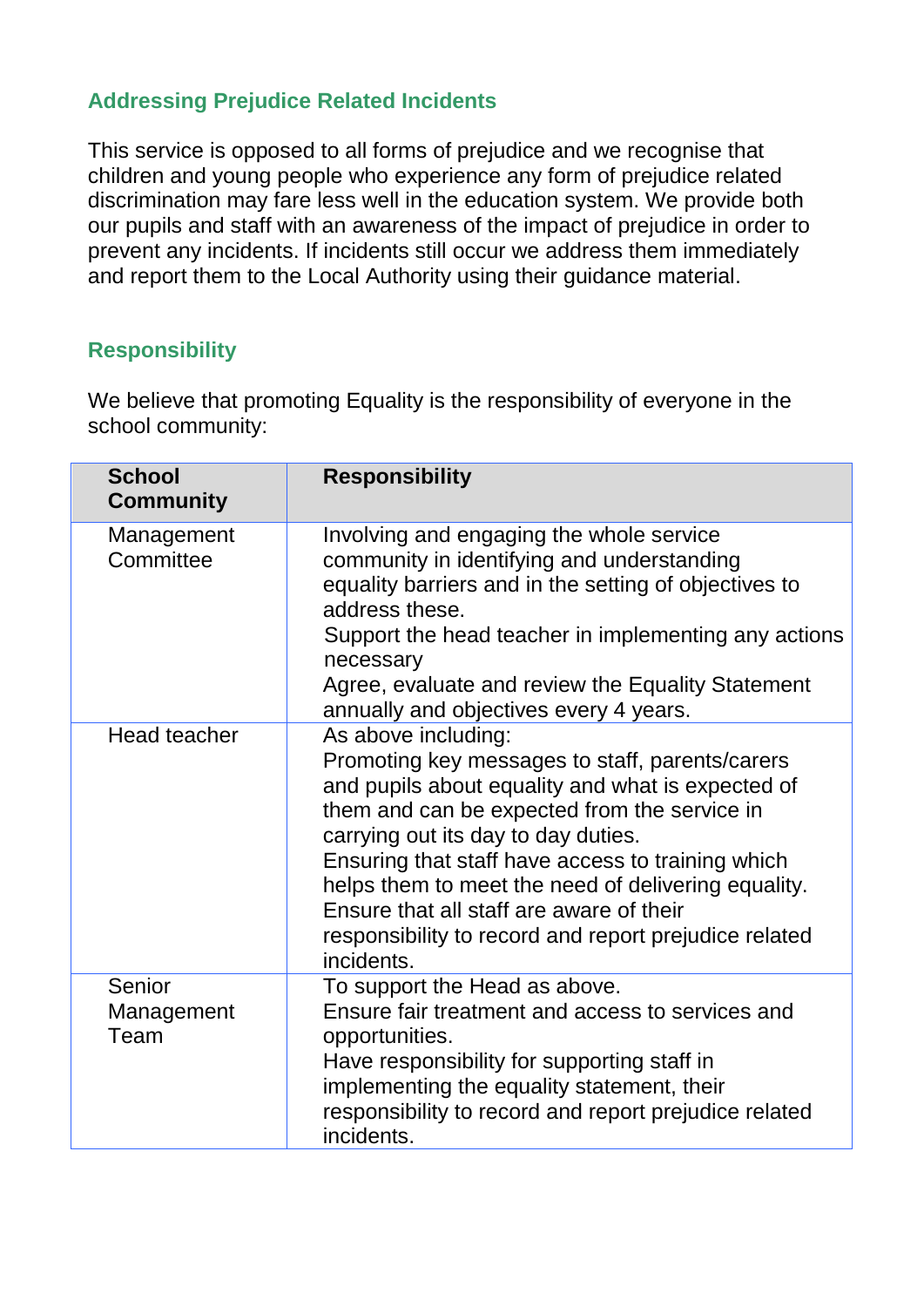| <b>School</b><br><b>Community</b>    | <b>Responsibility</b>                                                                                                                                                                                                                                                                                                                                                   |
|--------------------------------------|-------------------------------------------------------------------------------------------------------------------------------------------------------------------------------------------------------------------------------------------------------------------------------------------------------------------------------------------------------------------------|
| <b>Staff</b>                         | Help in delivering the right outcomes for pupils.<br>Uphold the commitment made to pupils and<br>parents/carers on how they can be expected to be<br>treated.<br>Design and deliver an inclusive curriculum<br>To record and report prejudice related incidents<br>appropriately.<br>Undertake training as required.                                                    |
| <b>Parents</b>                       | To be given opportunities to become involved in<br>identifying barriers for the service and in informing<br>the Management Committee of actions that can be<br>taken to eradicate these<br>Take an active role in supporting and challenging<br>the service to achieve the commitment given to<br>tackling inequality and achieving equality of<br>opportunity for all. |
| <b>Pupils</b>                        | Support the service to achieve the commitment<br>made to tackling inequality.<br>Uphold the commitment made by the head teacher<br>on how pupils and parents/carers, staff and the<br>wider school community can be expected to be<br>treated.                                                                                                                          |
| Local<br>Community<br><b>Members</b> | Take an active part in identifying barriers for the<br>service and in informing the management<br>committee of actions that can be taken to<br>eradicate these<br>Take an active role in supporting and challenging<br>the service to achieve the commitment made in<br>tackling inequality and achieving equality of<br>opportunity for all.                           |

We will ensure that the whole service is aware of the Equality & Diversity Statement.

## **Breaches**

Breaches to this statement will be dealt with in the same ways that breaches of other school policies are dealt with, as determined by the head teacher and management committee.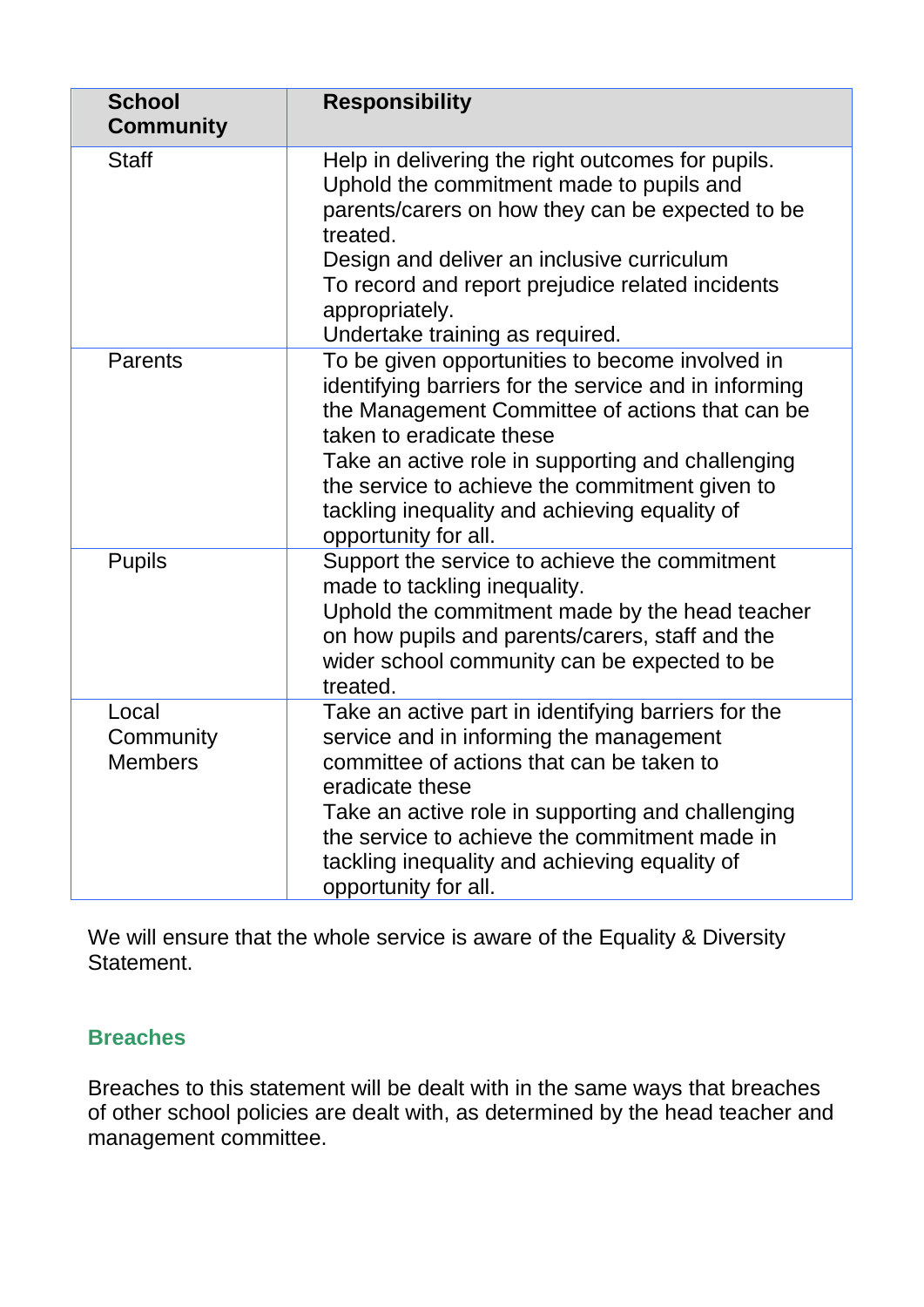#### **Monitor and Review**

Every four years, we will review our statement in relation to any changes in our school profile. Our objectives will sit in our overall school improvement plan and therefore will be reviewed as part of this process.

#### **Further information on the Equality Act can be found at:**

<http://homeoffice.gov.uk/equalities/equality-act/> [http://www.education.gov.uk/schools/leadership/governance/guidetothelaw/b0065507/gttl/](http://www.education.gov.uk/schools/leadership/governance/guidetothelaw/b0065507/gttl/equal-opportunities-and-governors) [equal-opportunities-and-governors](http://www.education.gov.uk/schools/leadership/governance/guidetothelaw/b0065507/gttl/equal-opportunities-and-governors)